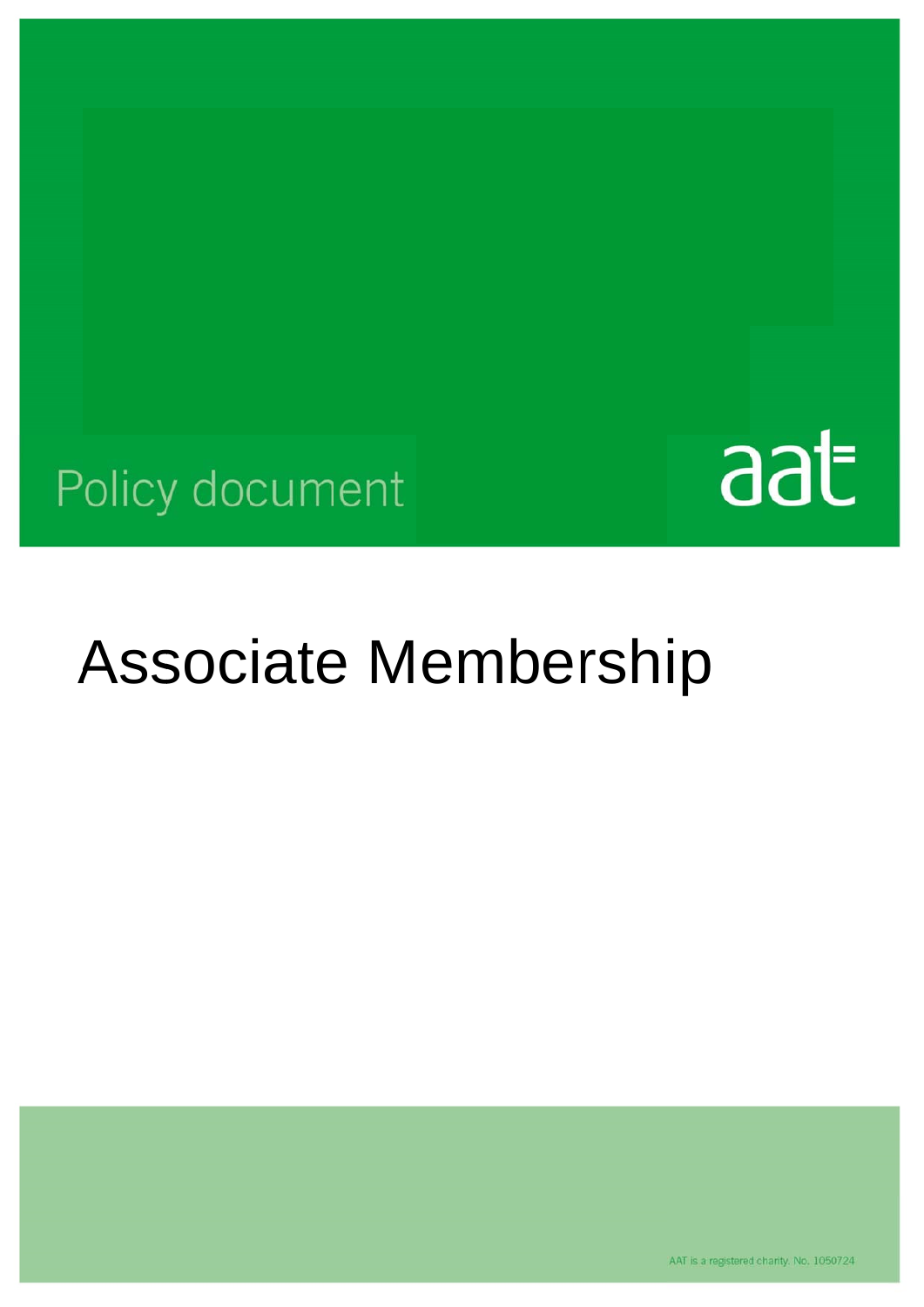## **Associate Membership**

### **Contents**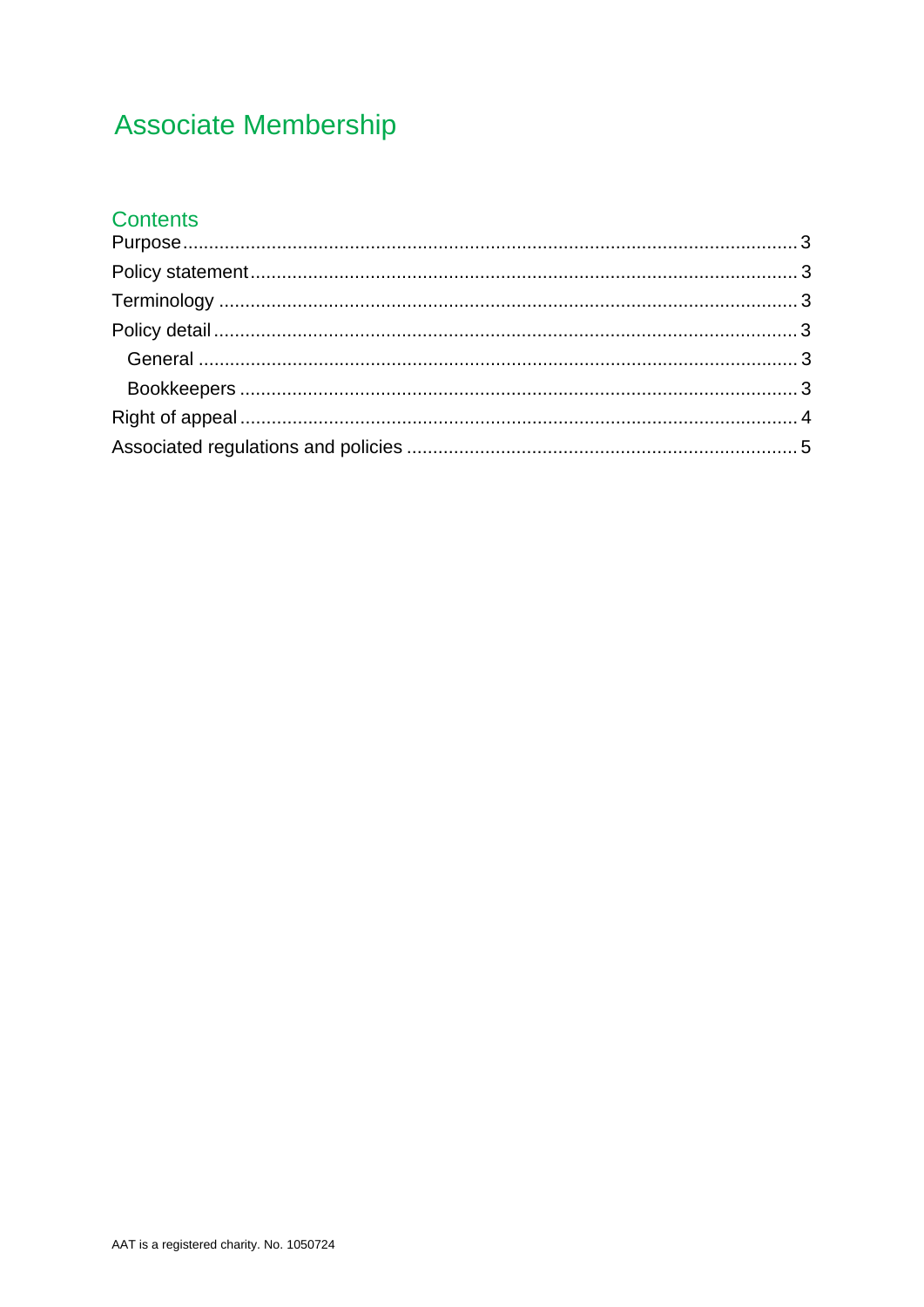## Associate Membership

#### **Purpose**

1. This policy sets out AAT's requirements for each *associate* membership type.

#### **Policy statement**

2. AAT requires its membership to uphold high standards of conduct and professionalism. This promotes public confidence in the accountancy profession. It is in the public interest for AAT to check that *applicants* for membership at any level demonstrate not only technical competence but also their status as a *fit and proper* person to be a *member*. This policy sets out the terms upon which AAT makes such a determination.

#### **Terminology**

3. All terms in italics, save titles of publications, are defined in the *AAT Glossary* which supports the entire policy framework.

#### **Policy detail**

#### **General**

- 4. *Associates* must not at any time express or portray themselves in a manner in which the public may perceive them to be a *full member* or *fellow member* of the *Association.*
- 5. *Associates* must not at any time provide any *self-employed accountancy services* to clients unless holding a valid *licence* to do so. A *licence* may be granted for permitted services on the basis of the category of *associate* membership granted, and the permitted *Licence Tier*.
- 6. Where an *applicant* is providing *self- employed accountancy services*, their application for *associate* membership will not be accepted until their *licence application* is provisionally approved in accordance with the *Licensing Regulations*.

#### *Bookkeepers*

- 7. In order to be admitted as a *bookkeeper*, an *applicant* must:
	- a) have successfully completed:
		- i. Level 3 Certificate in Bookkeeping and Ethics; or
		- ii. Level 3 Diploma in Accounting; or
		- iii. another qualification mapped as equivalent and listed in Schedule 1 to this policy.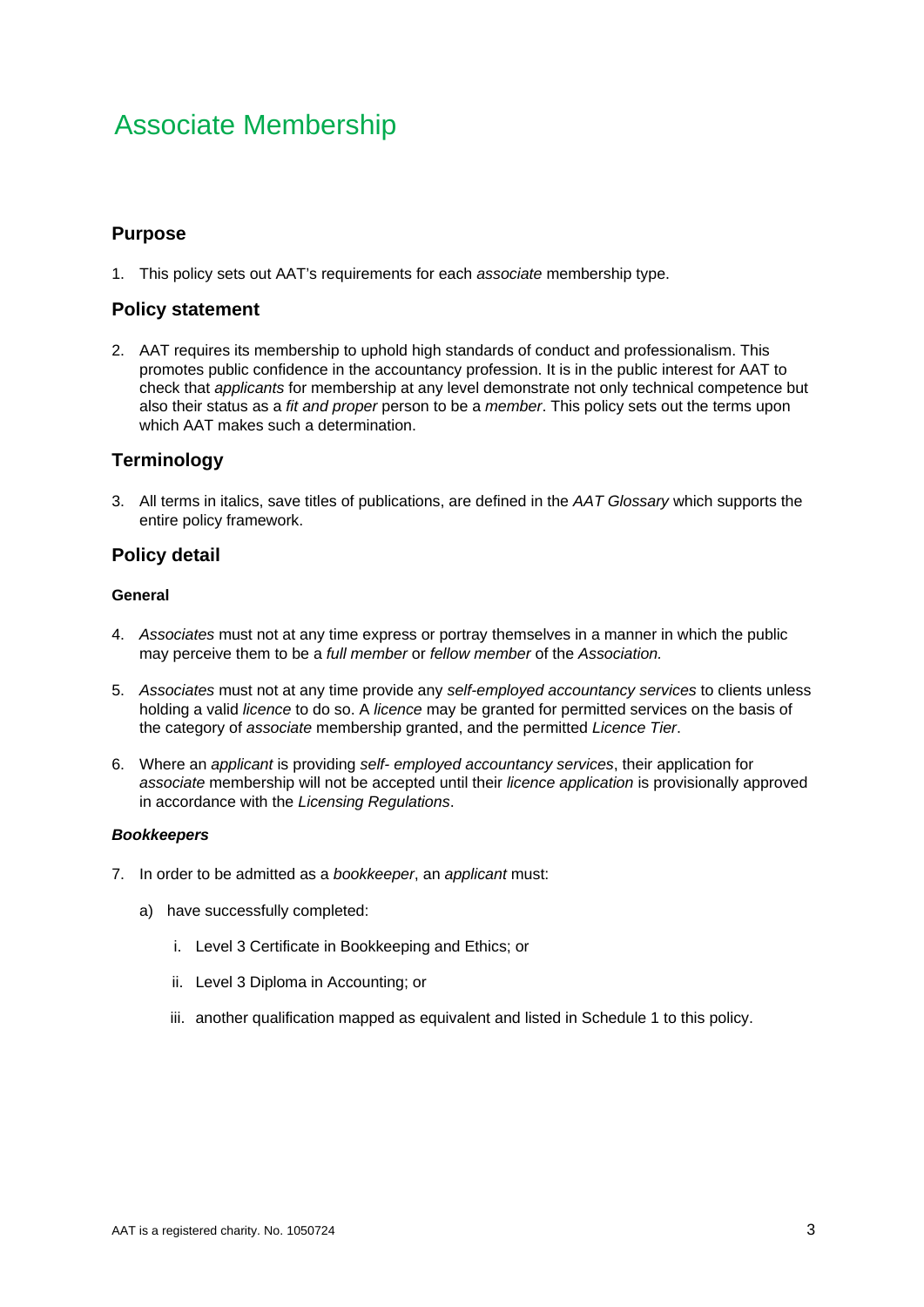- b) meet AAT's *fit and proper* requirements as set out in the following policies:
	- i. *Criminal Convictions* policy
	- ii. *Disciplinary Sanctions* policy
	- iii. *Insolvency* policy
	- iv. *Civil Sanctions* policy
- c) pay the *prescribed fee*.
- 8. Where an *applicant* does not demonstrate that they meet the requirements as set out in 7 above, their *application* will be rejected, unless AAT considers it would be unfair to do so**.**
- 9. Where an *applicant* does demonstrate that they meet the requirements set out in 7 above, they may be admitted to *associate* membership, and permitted to use the designation AATQB.
- 10. Once admitted, a *bookkeeper* must at all times:
	- a) meet AAT's *fit and proper* requirements as set out in the following policies:
		- i. *Criminal Convictions* policy
		- ii. *Disciplinary Sanctions* policy
		- iii. *Insolvency* policy
		- iv. *Civil Sanctions* policy
	- b) pay the *prescribed fee*
	- c) comply with AAT's *Code of Professional Ethics*
	- d) comply with the *CPD* policy
	- e) hold a valid *licence* in accordance with the *Licensing Regulations* if providing *self-employed accountancy services* to clients.
- 11. A *bookkeeper* must successfully complete the indirect tax unit in addition to the Level 3 Certificate in Bookkeeping and Ethics in order to be eligible to apply for a *licence*.
- 12. A *bookkeeper* may only offer services detailed in Tier 4 of the *Licensing* policy.

#### **Right of appeal**

13. Applicants have the right to appeal any decisions made under this policy. Appeals will be dealt with in accordance with the *Appeals Regulations 2015.*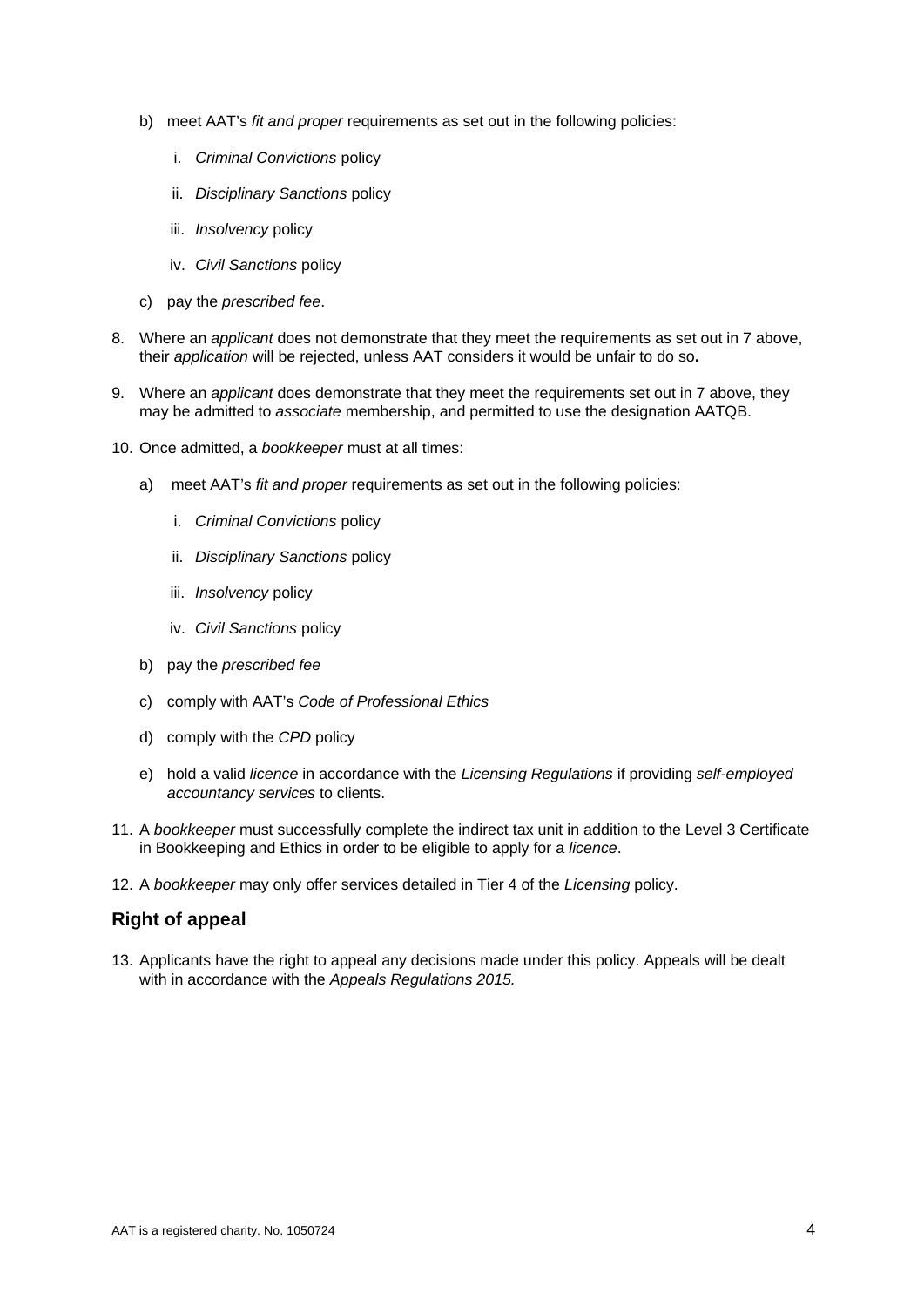#### **Associated regulations and policies**

- *Code of Professional Ethics*
- *AAT Regulations 2016*
- *Licensing Regulations*
- *Appeals Regulations*
- *Criminal Convictions* policy
- *Disciplinary Sanctions* policy
- *Insolvency* policy
- *Civil Sanctions* policy
- *CPD* policy

Attachments – Schedule 1 - Alternative routes to membership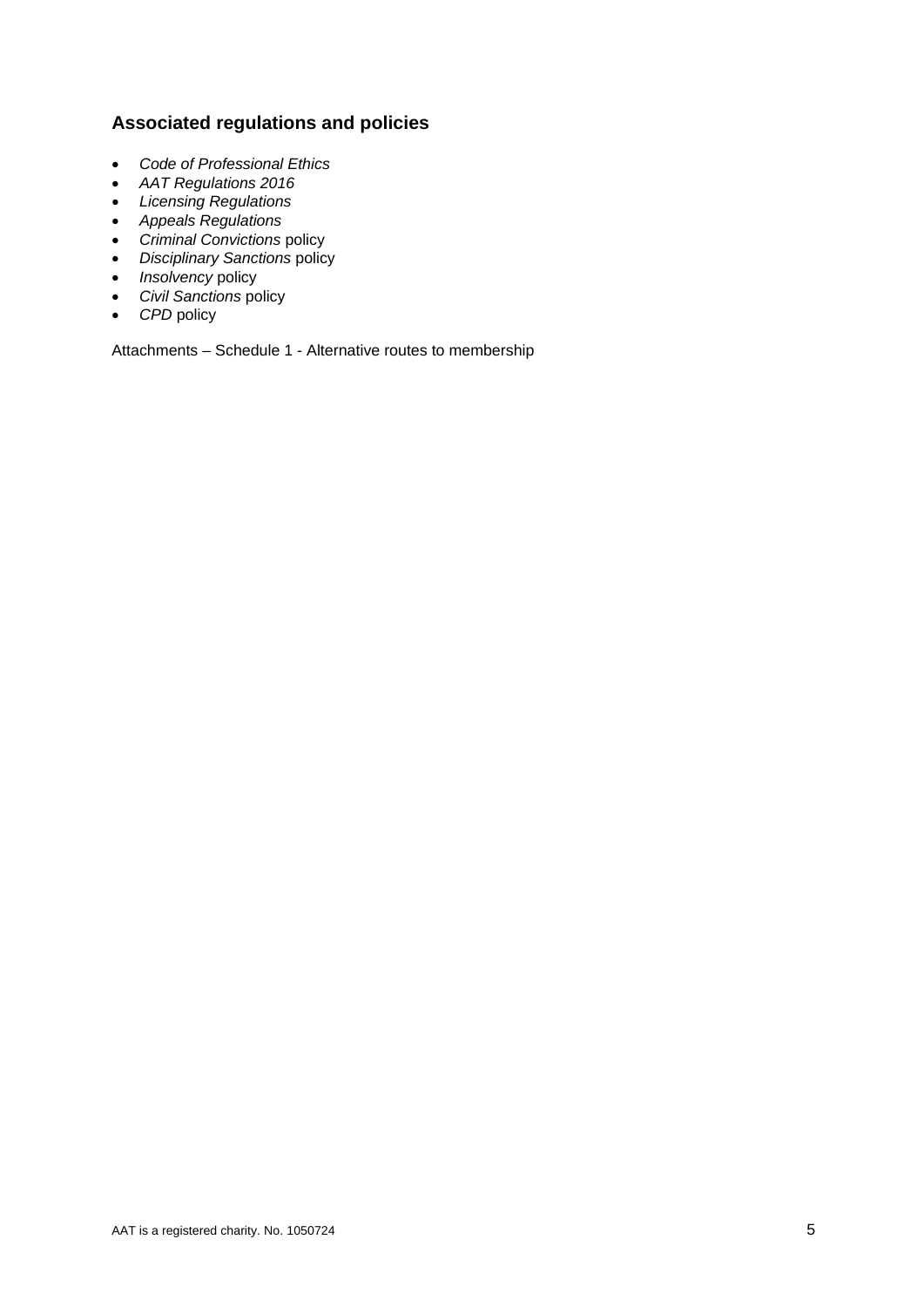## Schedule 1 – Alternative routes to membership

#### **1. AATQB**

AAT will accept the following qualifications/membership statuses as equivalent to the Level 3 Certificate in Bookkeeping and Ethics:

Name of qualification

ICB Level 3 Certificate in Bookkeeping and Accounts IAB Level 3 Diploma In Bookkeeping IAB Level 3 Certificate In Bookkeeping